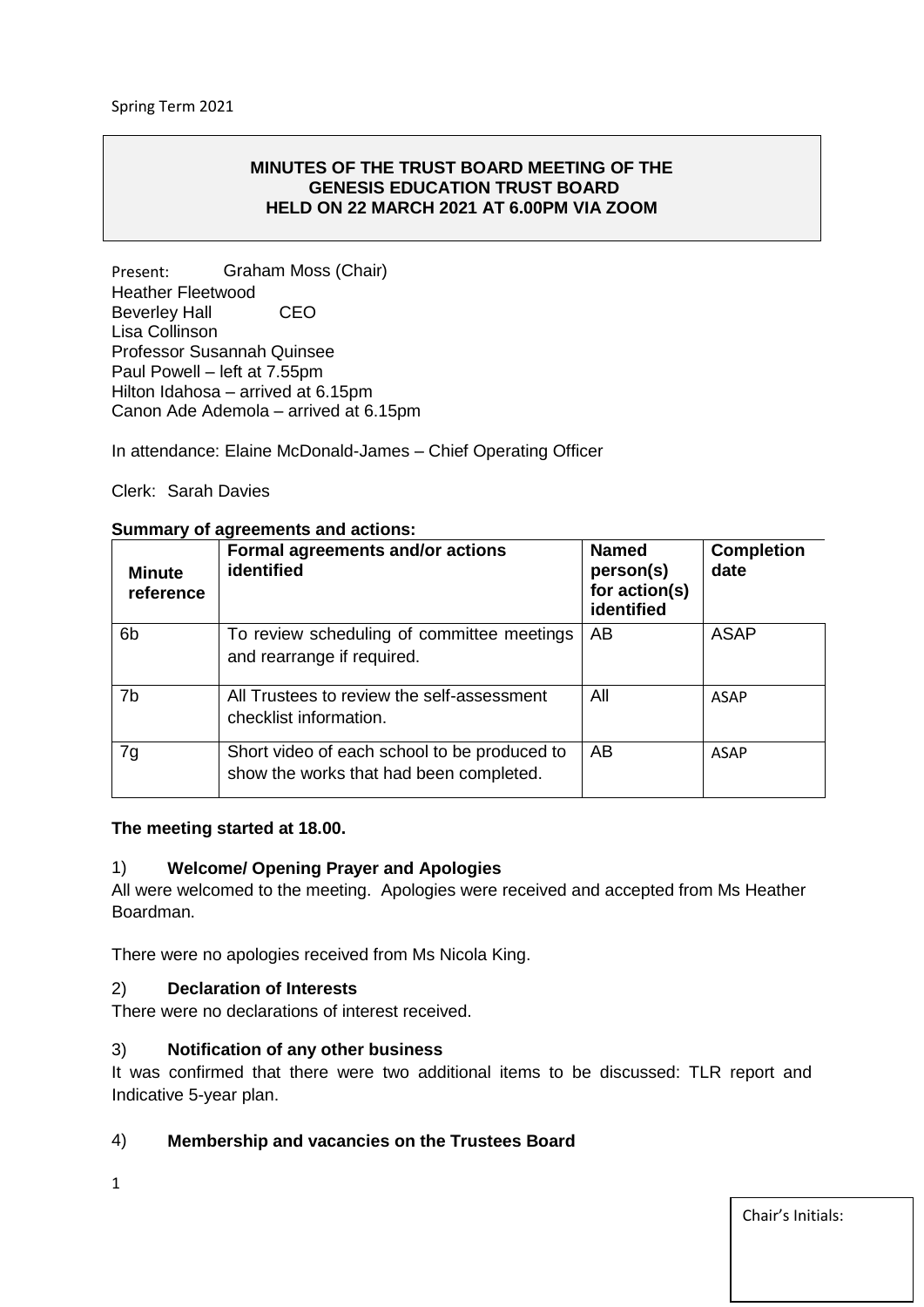Spring Term 2021

PP left the meeting for this item.

- a. Approval of Gabriel Gottlieb to the Federation Governing Body as a Parent Governor
- b. Nomination of Paul Powell to Member Board
- c. Approval of Ruth Keane to transfer to Foundation Governor
- d. Approval of Iftakhar Latif to transfer to Associate Governor position

All **agreed** to the above positions.

# 5) **Chair's Action**

GM gave the following updates:

- Discussion regarding TLR and the proposal to move to accelerated leadership posts; this will be discussed under any other business.
- Interim Head of School at St Saviour's.
- Discussion held regarding the teaching school; which is on the agenda for discussion.

Letter written with BH, which was circulated to members, to the Regional Schools Commissioner.

# 6) **Minutes to be approved**

a) Minutes of 23 November 2020 meeting to be approved

It was agreed that the minutes were a true and accurate record of the meeting.

# Matters arising:

The following updates were given:

Trustee forms – AB chased Trustees for any outstanding forms and therefore it is assumed that all are up-to-date.

Finance committee meeting minutes – these were discussed at the last meeting but had not formally been signed off, therefore there are two sets of minutes to review at this meeting.

Standards Committee – a meeting was held in December, however the next meeting had to be postponed due to a lack of Trustees present, therefore two sets are to be presented at the next Board meeting.

Trustees discussed that they need to ensure that the committee meetings are taking place with enough time to allow distribution of minutes for discussion at Board meeting. It was agreed that that AB would look and rearrange any meeting which did not allow sufficient time for minutes to be circulated..

# **ACTION – AB to review scheduling of committee meetings and rearrange if required.**

All other matters arising were completed.

# 7) **Finance**

a) GET Accounts

EJ presented the accounts for all 3 schools including the consolidated Accounts. All of them were discussed in detail at the last Finance Committee, the discussion was captured in the Finance Committee meeting minutes. It was noted that the majority of variances whether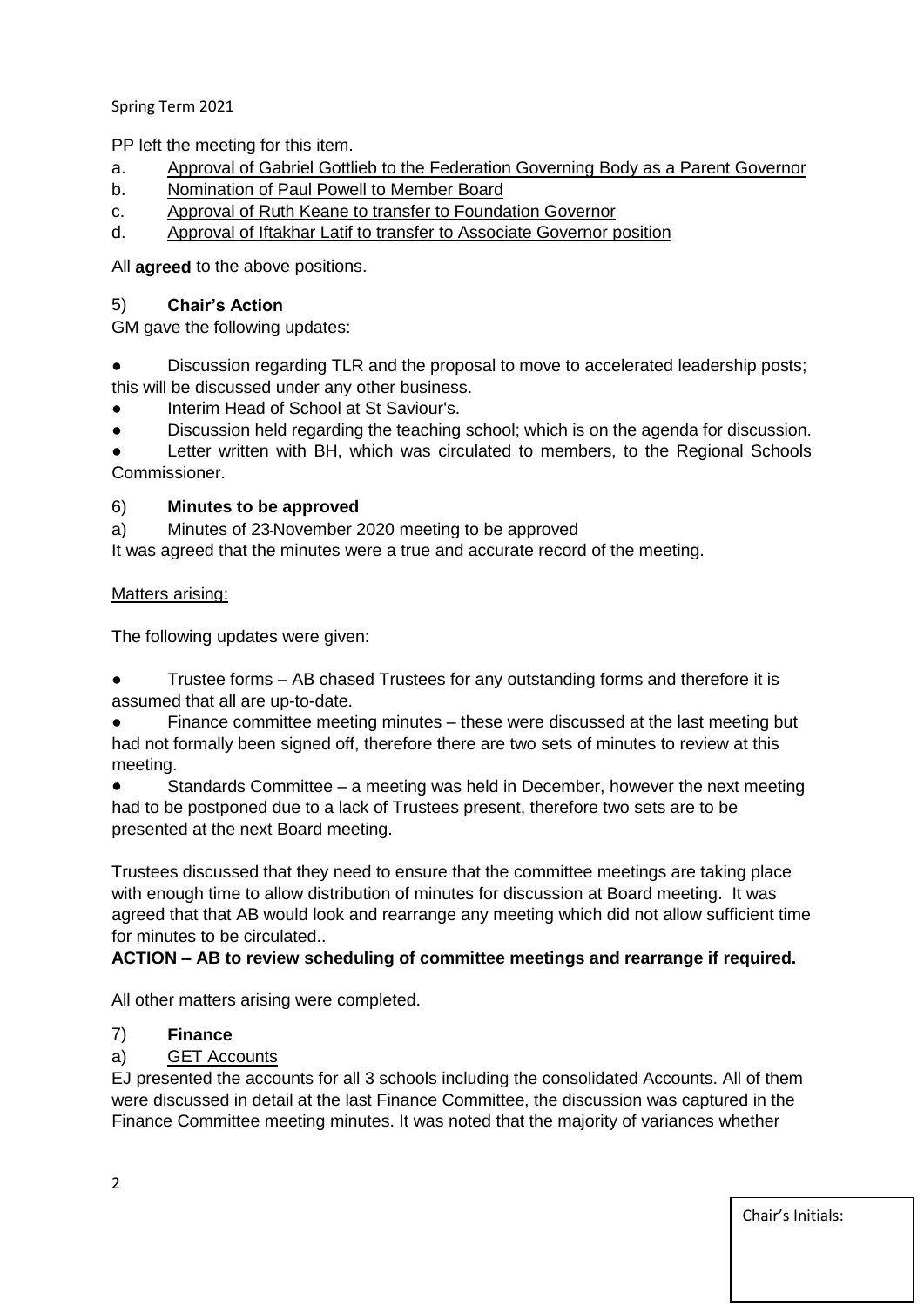# Spring Term 2021

income of expenditure was COVID related. All schools currently show a positive surplus at year end.

b) Self Assessment Checklist – this was included in the Trustee pack; EJ stated that this document is pre-populated by ESFA based on information they hold from the previous year's financial information. The information regarding the premises does not include any CIF funding received.

It was confirmed that the RAG rating for St Margaret's and St Saviour's are inaccurate as the progress measures are completely inaccurate. EJ had contacted the ESFA over 3 inaccuracies on the report.

# c) Financial Risk Assessment COVID 19

An update was provided for the Spring term and circulated for Trustees information.

# d) 208 Markhouse Road Update – Verbal

All paperwork was passed on to our solicitors by EJ and it has been confirmed that this does relate to section 544. GM has written a letter to the Diocese following advice from our Solicitors regarding the next steps to be taken and we await a response. We hope that by working together with the Diocese the resolution will be quicker. The Board will be kept up to date with developments.

# e) Capital Works – Verbal

EJ confirmed that the carbon reduction bid was unsuccessful. The bid was managed by the Diocesan Project Managers. However, they were informed that there was a huge demand for the funding.

It was confirmed that the Trust are awaiting the outcome of the CIF applications which is likely to be in May.

The Trust 5 year maintenance plan was circulated to all; the document is to ensure that the Trust is proactive rather than reactive in terms of building maintenance. The plan will be updated annually.

**Trustee Question** –are some of the unforeseen circumstances covered by insurance?

**Answer** – the insurance is to cover the buildings, for example if there were a flood or a roof collapsed, the insurance would not cover maintenance issues. The Trust has a statutory duty to maintain the buildings.

**Trustee Question** – the items are identified are priority 1, 2 or 3; how have these priorities been reached? Is there a definition of the risk? Could banding for estimated costs also be included?

**Answer** – EJ stated that she would look to introduce keys into the document for priority and risk.

# f) Finance and Premises Minutes 2<sup>nd</sup> November 2020

The minutes were agreed at the Finance Committee and are circulated for information.

3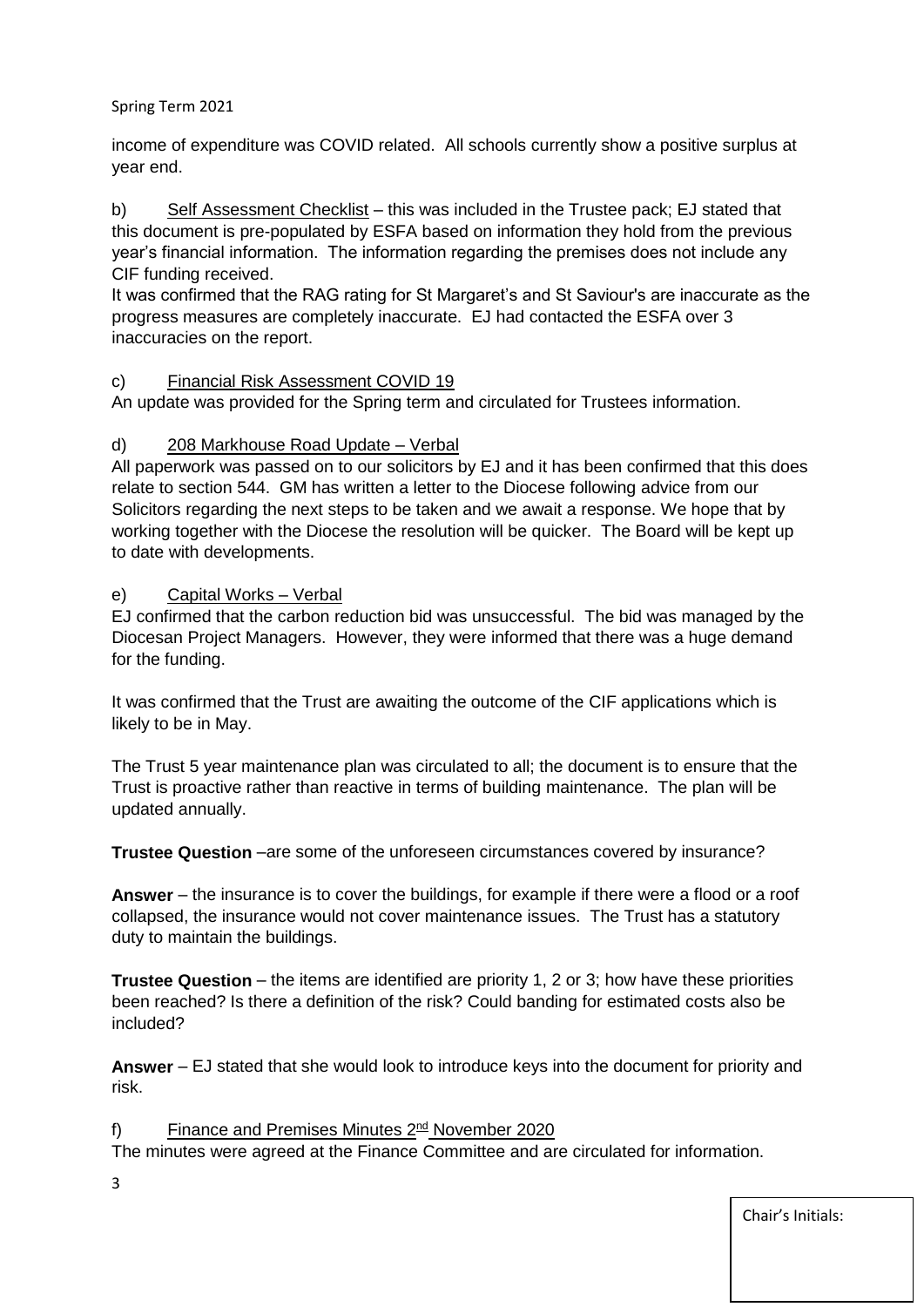# g) Draft Finance and Premises Minutes  $1<sup>st</sup>$  February 2021

AA stated that the main areas reviewed at the meeting were the Retirement Policy; CIF bid information, Markhouse Road and the health and safety and mental wellbeing of staff. The accounts were presented to the meeting.

It was agreed that a short video would be undertaken of the schools to show the works that have been done.

# **ACTION – Short video of each school to be produced to show the works that had been completed.**

# 8) **Standards**

# a) COVID-19 Risk Assessments

The Trustees were given an overview of keeping students safe as they return to school. Government recommendations were already in place at the Trust schools. Since opening, all staff are recommended to carry out a lateral flow test at home twice a week; anyone who is symptomatic would be required to undertake a PCR test.

It was confirmed that one bubble closed yesterday due to a child who tested positive and one teacher is self-isolating.

Regular cleaning is maintained throughout the day. The children were very quiet when they returned at the beginning of the week but as they settled in, they were reminded of the behaviour standards at school. The Trust is teaching a full curriculum and any recovery curriculum would be completed outside of the usual school day. An Easter school is being arranged and a possible Saturday school may be introduced after summer.

The Trustees were informed that there definitely was lost learning; with the gap being more pronounced with the more able students. It is anticipated that it would take several years for the gap to be addressed. The schools continue to monitor this through the trackers.

### 9) **Reports**

### a) Teaching school update – verbal

Walthamstow School for Girls had applied to be the Teaching School hub with support from the Trust and they were successful. Staff from the Trust are involved in the establishment of the programme and updates would be shared. The teaching hub covers 500 schools across 3 boroughs.

# 10) **Policies**

- a) Risk Register
- b) Retirement Policy
- c) Stress Policy
- d) Smoke free Policy

It was confirmed that the Risk Register and Retirement Policy were discussed at the last Finance Committee.